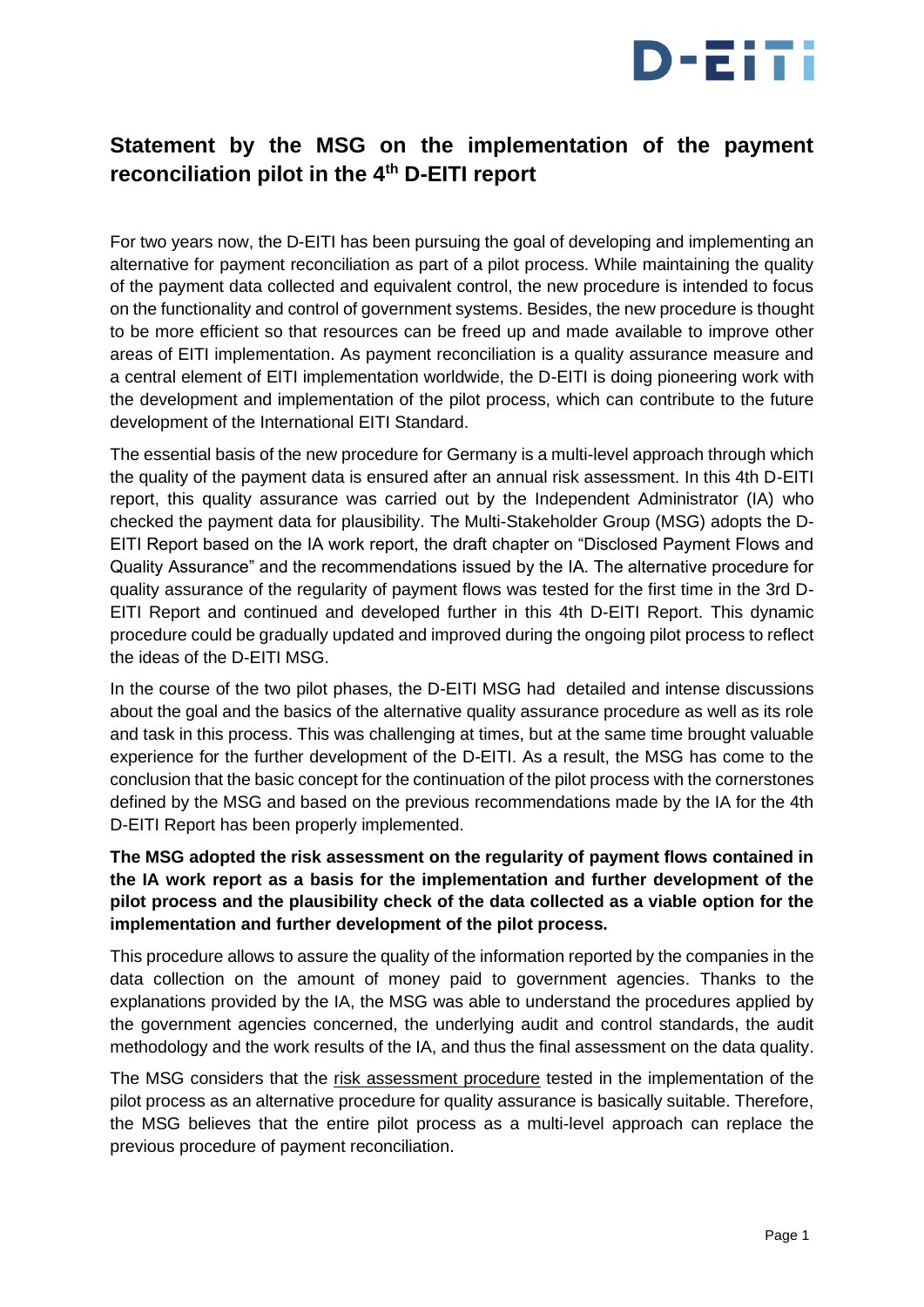

The new procedure provides a reliable assessment of whether or not there are sufficient signs of risks to indicate that payment flows to government agencies related to natural resources are not being properly processed during the respective reporting period.

The new procedure describes in detail the assessment and collection of payment flows as well as the related internal and external control systems and provides a very nuanced picture of the assessment and collection of the extraction royalties applicable to specific natural resources and the associated parliamentary control. This is a clear added value of the new process. Besides, following a recommendation made by the IA, a regular process will be used on an annual basis to gather information for the risk assessment. As with data provision in payment reconciliation, this regular process will focus primarily on the provision of information by the government agencies.

In addition, the supplementary descriptions given in the 4th D-EITI report, including those on anti-corruption rules and tax collection and assessment, have added value to the report.

The MSG agrees with the IA in that the risk assessment could not be described in the same level of detail for all payment flows. The MSG considers it useful to examine how, among other things, important aspects of the collection of trade tax can be described in more detail in the report, especially for the specific recipients of payments from the extractive sector.

Through a dynamic development of the pilot process, the very complex descriptions could be simplified in the future, especially to improve the general comprehensibility with regard to the interest of a broader public in the EITI countries as a whole.

The procedure for assessing the plausibility of the reported payments results from the outcome of the risk assessment. The MSG believes that the new process will allow the IA to assess whether the MSG can complete the quality assurance required by Requirement 4.9 of the EITI Standard based on this multi-level pilot approach. In doing so, the IA applies internationally standardised test criteria which are considered proven and safe although they cannot be influenced by the MSG. Nevertheless, the MSG requests from the IA conclusive assessments including a transparent derivation of results for future plausibility checks.

The MSG believes that the outcome of the payment reconciliation pilot process and its impact on D-EITI reporting have contributed to the objective of producing a comprehensible and comprehensive 4th report on the German extractive sector.

As a result, the MSG agrees with the IA in that no systematic gaps were identified that could result in differences between the companies' payment information and the corresponding government revenue.

The role of the German MSG for the quality assurance of payment data is strengthened with this alternative procedure. This requires that assessments and results must be sufficiently comprehensible for all members of the MSG. To this end, the exchange with and the advice of the IA must always be guaranteed in the future. If the pilot process is continued, the MSG intends to hold further discussions on the question of whether and to what extent it can make further contributions to the risk assessment process.

The evaluation of the alternative procedure applied and expanded in the 4th D-EITI report to make sure that payment flows in Germany have been processed properly remains the final responsibility of the international EITI Board.

The D-EITI MSG recommends that the risk-based systematic approach and the check of the collected payment data for plausibility result in a standard-compliant process for quality